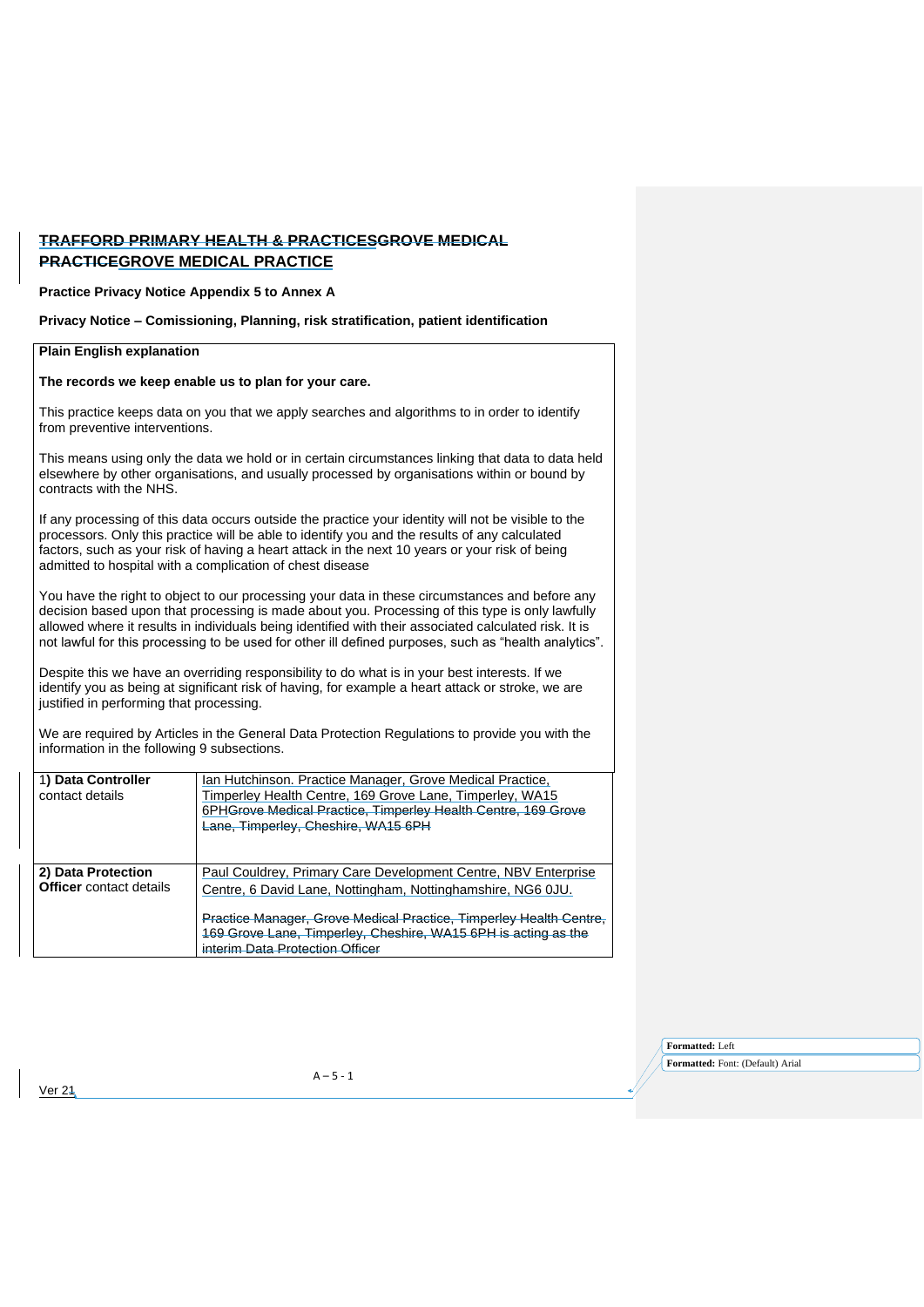| 3) Purpose of the<br>records to identify individuals who may be at increased risk of certain<br>processing<br>conditions or diagnoses i.e. Diabetes, heart disease, risk of falling).<br>Your records may be amongst those searched. This is often<br>called "risk stratification" or "case finding". These searches are<br>sometimes carried out by Data Processors who link our records to<br>other records that they access, such as hospital attendance records.<br>The results of these searches and assessment may then be shared<br>with other healthcare workers, such as specialist, therapists,<br>technicians etc. The information that is shared is to enable the other<br>healthcare workers to provide the most appropriate advice,<br>investigations, treatments, therapies and or care.<br>4) Lawful basis for<br>The legal basis for this processing is<br>processing<br>Article 6(1)(e); "necessary in the exercise of official authority<br>vested in the controller'<br>And<br>Article 9(2)(h) 'necessary for the purposes of preventative or<br>occupational medicine for the assessment of the working capacity of<br>the employee, medical diagnosis, the provision of health or social<br>care or treatment or the management of health or social care<br>systems and services"<br>We will recognise your rights under UK Law collectively known as<br>the "Common Law Duty of Confidentiality"*<br>The data will be shared for processing with Trafford Clinical<br>5) Recipient or<br>Formatted: Font color: Auto<br>Commissioning Group and its commissioning partners, Trafford Care<br>categories of recipients<br>of the shared data<br><b>Coordination Centre,</b><br>6) Rights to object<br>You have the right to object to this processing where it might result in<br>a decision being made about you. That right may be based either on<br>implied consent under the Common Law of Confidentiality, Article 22<br>of GDPR or as a condition of a Section 251 approval under the<br>HSCA. It can apply to some or all of the information being shared<br>with the recipients. Your right to object is in relation to your personal<br>circumstances. Contact the Data Controller or the practice.<br>Formatted: Space After: 0 pt, Line spacing: single<br>7) Right to access and<br>You have the right to access the data that is being shared and have<br>correct<br>any inaccuracies corrected. There is no right to have accurate<br>medical records deleted except when ordered by a court of Law.<br>The data will be retained in line with the law and national guidance.<br>8) Retention period<br>https://digital.nhs.uk/article/1202/Records-Management-Code-of-<br>Practice-for-Health-and-Social-Care-2016<br>or speak to the practice.<br>You have the right to complain to the Information Commissioner's<br>9) Right to Complain.<br>Office, you can use this link https://ico.org.uk/global/contact-us/<br>or calling their helpline Tel: 0303 123 1113 (local rate) or 01625 545<br>745 (national rate)<br>Formatted: Left<br>Formatted: Font: (Default) Arial<br>$A - 5 - 2$ |                                                                   |  |
|----------------------------------------------------------------------------------------------------------------------------------------------------------------------------------------------------------------------------------------------------------------------------------------------------------------------------------------------------------------------------------------------------------------------------------------------------------------------------------------------------------------------------------------------------------------------------------------------------------------------------------------------------------------------------------------------------------------------------------------------------------------------------------------------------------------------------------------------------------------------------------------------------------------------------------------------------------------------------------------------------------------------------------------------------------------------------------------------------------------------------------------------------------------------------------------------------------------------------------------------------------------------------------------------------------------------------------------------------------------------------------------------------------------------------------------------------------------------------------------------------------------------------------------------------------------------------------------------------------------------------------------------------------------------------------------------------------------------------------------------------------------------------------------------------------------------------------------------------------------------------------------------------------------------------------------------------------------------------------------------------------------------------------------------------------------------------------------------------------------------------------------------------------------------------------------------------------------------------------------------------------------------------------------------------------------------------------------------------------------------------------------------------------------------------------------------------------------------------------------------------------------------------------------------------------------------------------------------------------------------------------------------------------------------------------------------------------------------------------------------------------------------------------------------------------------------------------------------------------------------------------------------------------------------------------------------------------------------------------------------------------------------------------------------------------------------------------------------------------------------------------|-------------------------------------------------------------------|--|
|                                                                                                                                                                                                                                                                                                                                                                                                                                                                                                                                                                                                                                                                                                                                                                                                                                                                                                                                                                                                                                                                                                                                                                                                                                                                                                                                                                                                                                                                                                                                                                                                                                                                                                                                                                                                                                                                                                                                                                                                                                                                                                                                                                                                                                                                                                                                                                                                                                                                                                                                                                                                                                                                                                                                                                                                                                                                                                                                                                                                                                                                                                                                  | The practice performs computerised searches of some or all of our |  |
|                                                                                                                                                                                                                                                                                                                                                                                                                                                                                                                                                                                                                                                                                                                                                                                                                                                                                                                                                                                                                                                                                                                                                                                                                                                                                                                                                                                                                                                                                                                                                                                                                                                                                                                                                                                                                                                                                                                                                                                                                                                                                                                                                                                                                                                                                                                                                                                                                                                                                                                                                                                                                                                                                                                                                                                                                                                                                                                                                                                                                                                                                                                                  |                                                                   |  |
|                                                                                                                                                                                                                                                                                                                                                                                                                                                                                                                                                                                                                                                                                                                                                                                                                                                                                                                                                                                                                                                                                                                                                                                                                                                                                                                                                                                                                                                                                                                                                                                                                                                                                                                                                                                                                                                                                                                                                                                                                                                                                                                                                                                                                                                                                                                                                                                                                                                                                                                                                                                                                                                                                                                                                                                                                                                                                                                                                                                                                                                                                                                                  |                                                                   |  |
|                                                                                                                                                                                                                                                                                                                                                                                                                                                                                                                                                                                                                                                                                                                                                                                                                                                                                                                                                                                                                                                                                                                                                                                                                                                                                                                                                                                                                                                                                                                                                                                                                                                                                                                                                                                                                                                                                                                                                                                                                                                                                                                                                                                                                                                                                                                                                                                                                                                                                                                                                                                                                                                                                                                                                                                                                                                                                                                                                                                                                                                                                                                                  |                                                                   |  |
|                                                                                                                                                                                                                                                                                                                                                                                                                                                                                                                                                                                                                                                                                                                                                                                                                                                                                                                                                                                                                                                                                                                                                                                                                                                                                                                                                                                                                                                                                                                                                                                                                                                                                                                                                                                                                                                                                                                                                                                                                                                                                                                                                                                                                                                                                                                                                                                                                                                                                                                                                                                                                                                                                                                                                                                                                                                                                                                                                                                                                                                                                                                                  |                                                                   |  |
|                                                                                                                                                                                                                                                                                                                                                                                                                                                                                                                                                                                                                                                                                                                                                                                                                                                                                                                                                                                                                                                                                                                                                                                                                                                                                                                                                                                                                                                                                                                                                                                                                                                                                                                                                                                                                                                                                                                                                                                                                                                                                                                                                                                                                                                                                                                                                                                                                                                                                                                                                                                                                                                                                                                                                                                                                                                                                                                                                                                                                                                                                                                                  |                                                                   |  |
|                                                                                                                                                                                                                                                                                                                                                                                                                                                                                                                                                                                                                                                                                                                                                                                                                                                                                                                                                                                                                                                                                                                                                                                                                                                                                                                                                                                                                                                                                                                                                                                                                                                                                                                                                                                                                                                                                                                                                                                                                                                                                                                                                                                                                                                                                                                                                                                                                                                                                                                                                                                                                                                                                                                                                                                                                                                                                                                                                                                                                                                                                                                                  |                                                                   |  |
|                                                                                                                                                                                                                                                                                                                                                                                                                                                                                                                                                                                                                                                                                                                                                                                                                                                                                                                                                                                                                                                                                                                                                                                                                                                                                                                                                                                                                                                                                                                                                                                                                                                                                                                                                                                                                                                                                                                                                                                                                                                                                                                                                                                                                                                                                                                                                                                                                                                                                                                                                                                                                                                                                                                                                                                                                                                                                                                                                                                                                                                                                                                                  |                                                                   |  |
|                                                                                                                                                                                                                                                                                                                                                                                                                                                                                                                                                                                                                                                                                                                                                                                                                                                                                                                                                                                                                                                                                                                                                                                                                                                                                                                                                                                                                                                                                                                                                                                                                                                                                                                                                                                                                                                                                                                                                                                                                                                                                                                                                                                                                                                                                                                                                                                                                                                                                                                                                                                                                                                                                                                                                                                                                                                                                                                                                                                                                                                                                                                                  |                                                                   |  |
|                                                                                                                                                                                                                                                                                                                                                                                                                                                                                                                                                                                                                                                                                                                                                                                                                                                                                                                                                                                                                                                                                                                                                                                                                                                                                                                                                                                                                                                                                                                                                                                                                                                                                                                                                                                                                                                                                                                                                                                                                                                                                                                                                                                                                                                                                                                                                                                                                                                                                                                                                                                                                                                                                                                                                                                                                                                                                                                                                                                                                                                                                                                                  |                                                                   |  |
|                                                                                                                                                                                                                                                                                                                                                                                                                                                                                                                                                                                                                                                                                                                                                                                                                                                                                                                                                                                                                                                                                                                                                                                                                                                                                                                                                                                                                                                                                                                                                                                                                                                                                                                                                                                                                                                                                                                                                                                                                                                                                                                                                                                                                                                                                                                                                                                                                                                                                                                                                                                                                                                                                                                                                                                                                                                                                                                                                                                                                                                                                                                                  |                                                                   |  |
|                                                                                                                                                                                                                                                                                                                                                                                                                                                                                                                                                                                                                                                                                                                                                                                                                                                                                                                                                                                                                                                                                                                                                                                                                                                                                                                                                                                                                                                                                                                                                                                                                                                                                                                                                                                                                                                                                                                                                                                                                                                                                                                                                                                                                                                                                                                                                                                                                                                                                                                                                                                                                                                                                                                                                                                                                                                                                                                                                                                                                                                                                                                                  |                                                                   |  |
|                                                                                                                                                                                                                                                                                                                                                                                                                                                                                                                                                                                                                                                                                                                                                                                                                                                                                                                                                                                                                                                                                                                                                                                                                                                                                                                                                                                                                                                                                                                                                                                                                                                                                                                                                                                                                                                                                                                                                                                                                                                                                                                                                                                                                                                                                                                                                                                                                                                                                                                                                                                                                                                                                                                                                                                                                                                                                                                                                                                                                                                                                                                                  |                                                                   |  |
|                                                                                                                                                                                                                                                                                                                                                                                                                                                                                                                                                                                                                                                                                                                                                                                                                                                                                                                                                                                                                                                                                                                                                                                                                                                                                                                                                                                                                                                                                                                                                                                                                                                                                                                                                                                                                                                                                                                                                                                                                                                                                                                                                                                                                                                                                                                                                                                                                                                                                                                                                                                                                                                                                                                                                                                                                                                                                                                                                                                                                                                                                                                                  |                                                                   |  |